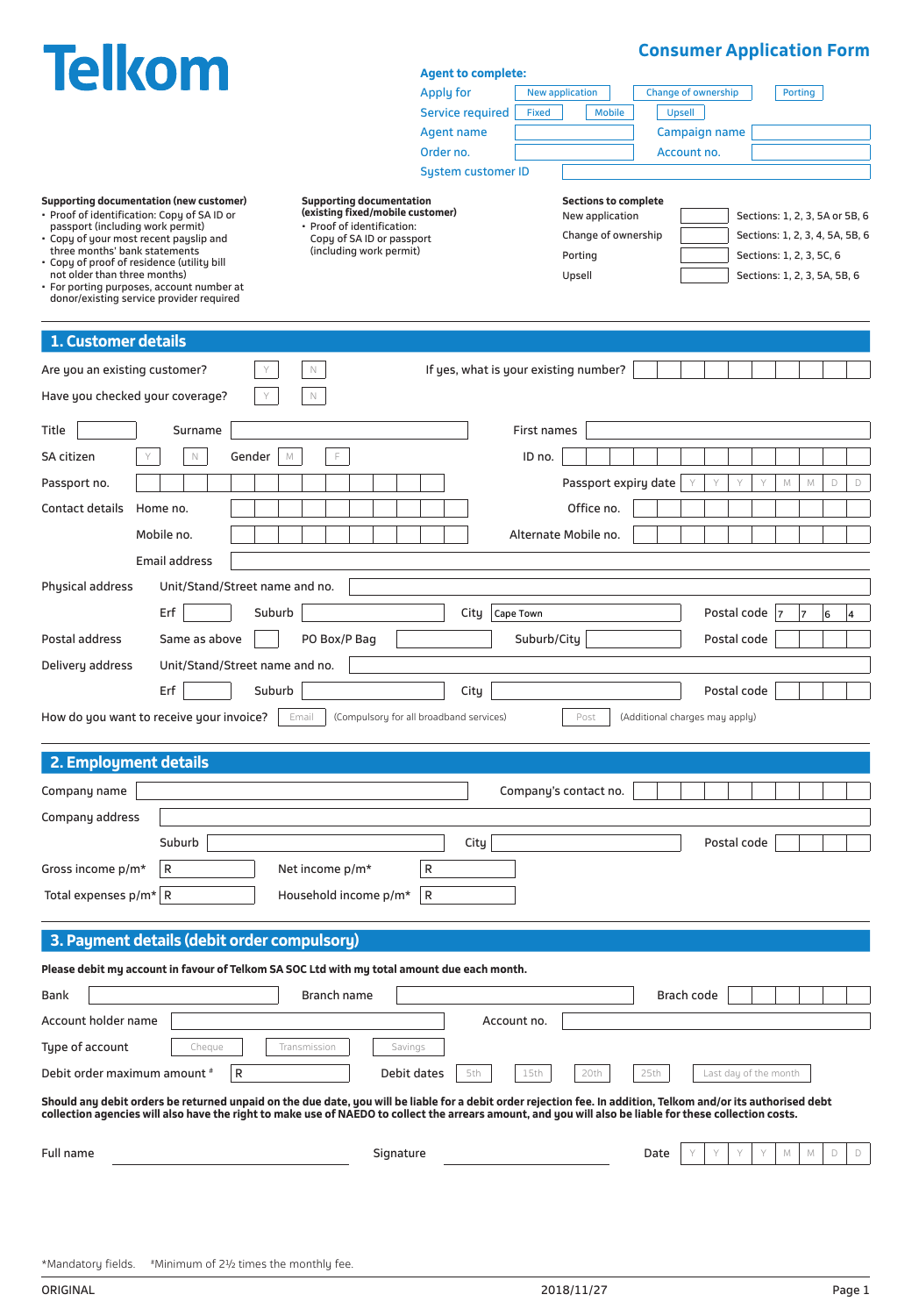| 4. Change of ownership (existing owner's details)                                                                                                                                                                                                                                                                                                                                                                                                                                                                                                                                                                                                                                                    |                     |                      |                                                                                      |                                                                |   |                        |                                        |            |                                            |      |     |             |                 |                            |             |             |
|------------------------------------------------------------------------------------------------------------------------------------------------------------------------------------------------------------------------------------------------------------------------------------------------------------------------------------------------------------------------------------------------------------------------------------------------------------------------------------------------------------------------------------------------------------------------------------------------------------------------------------------------------------------------------------------------------|---------------------|----------------------|--------------------------------------------------------------------------------------|----------------------------------------------------------------|---|------------------------|----------------------------------------|------------|--------------------------------------------|------|-----|-------------|-----------------|----------------------------|-------------|-------------|
| Number(s) to be changed                                                                                                                                                                                                                                                                                                                                                                                                                                                                                                                                                                                                                                                                              |                     |                      |                                                                                      |                                                                | 8 |                        |                                        |            |                                            |      |     |             |                 |                            |             |             |
| Change of ownership date                                                                                                                                                                                                                                                                                                                                                                                                                                                                                                                                                                                                                                                                             | Y<br>Y              | Y<br>Y               | $\Box$<br>$\mathbb M$<br>$\mathbb M$                                                 | D                                                              |   |                        |                                        |            |                                            |      |     |             |                 |                            |             |             |
| Initials and surname                                                                                                                                                                                                                                                                                                                                                                                                                                                                                                                                                                                                                                                                                 |                     |                      |                                                                                      |                                                                |   |                        | ID no.                                 |            |                                            |      |     |             |                 |                            |             |             |
| Contact details Home no. (new)                                                                                                                                                                                                                                                                                                                                                                                                                                                                                                                                                                                                                                                                       |                     |                      |                                                                                      |                                                                |   |                        |                                        | Office no. |                                            |      |     |             |                 |                            |             |             |
| Mobile no.                                                                                                                                                                                                                                                                                                                                                                                                                                                                                                                                                                                                                                                                                           |                     |                      |                                                                                      |                                                                |   |                        | Alternate mobile no.                   |            |                                            |      |     |             |                 |                            |             |             |
| Final invoice<br>Email                                                                                                                                                                                                                                                                                                                                                                                                                                                                                                                                                                                                                                                                               |                     | <b>Email address</b> |                                                                                      |                                                                |   |                        |                                        |            |                                            |      |     |             |                 |                            |             |             |
| Final invoice<br>Post                                                                                                                                                                                                                                                                                                                                                                                                                                                                                                                                                                                                                                                                                |                     | Postal address       |                                                                                      |                                                                |   |                        |                                        |            |                                            |      |     |             |                 |                            |             |             |
|                                                                                                                                                                                                                                                                                                                                                                                                                                                                                                                                                                                                                                                                                                      | Suburb              |                      |                                                                                      |                                                                |   | City                   |                                        |            |                                            |      |     | Postal code |                 |                            |             |             |
|                                                                                                                                                                                                                                                                                                                                                                                                                                                                                                                                                                                                                                                                                                      |                     |                      |                                                                                      |                                                                |   |                        |                                        |            |                                            |      |     |             |                 |                            |             |             |
| Signature (existing owner)                                                                                                                                                                                                                                                                                                                                                                                                                                                                                                                                                                                                                                                                           |                     |                      |                                                                                      |                                                                |   |                        |                                        |            |                                            | Date |     | Υ           |                 | M<br>M                     | D           | $\Box$      |
|                                                                                                                                                                                                                                                                                                                                                                                                                                                                                                                                                                                                                                                                                                      |                     |                      |                                                                                      |                                                                |   |                        |                                        |            |                                            |      |     |             |                 |                            |             |             |
| 5. Your order/services required                                                                                                                                                                                                                                                                                                                                                                                                                                                                                                                                                                                                                                                                      |                     |                      |                                                                                      |                                                                |   |                        |                                        |            |                                            |      |     |             |                 |                            |             |             |
| A. Broadband                                                                                                                                                                                                                                                                                                                                                                                                                                                                                                                                                                                                                                                                                         |                     |                      |                                                                                      |                                                                |   |                        |                                        |            |                                            |      |     |             |                 |                            |             |             |
| Technology type                                                                                                                                                                                                                                                                                                                                                                                                                                                                                                                                                                                                                                                                                      | <b>DSL</b><br>Fibre |                      | <b>LTE</b>                                                                           | 3G                                                             |   |                        | When do you require your service?      |            |                                            |      | Y   | Y           |                 | M<br>M                     | $\mathsf D$ | $\Box$      |
| How many lines do you require?                                                                                                                                                                                                                                                                                                                                                                                                                                                                                                                                                                                                                                                                       |                     |                      | Do you want to use your existing line?                                               |                                                                |   |                        | N                                      |            |                                            |      |     |             |                 |                            |             |             |
|                                                                                                                                                                                                                                                                                                                                                                                                                                                                                                                                                                                                                                                                                                      |                     |                      | If yes, what is the service number?                                                  |                                                                |   |                        |                                        |            |                                            |      |     |             |                 |                            |             |             |
| Service provider of existing service                                                                                                                                                                                                                                                                                                                                                                                                                                                                                                                                                                                                                                                                 |                     |                      |                                                                                      |                                                                |   |                        |                                        |            |                                            |      |     |             |                 |                            |             |             |
| Your preferred service provider                                                                                                                                                                                                                                                                                                                                                                                                                                                                                                                                                                                                                                                                      |                     | Openserve            |                                                                                      | 3rd party                                                      |   |                        |                                        |            | Which service provider?                    |      |     |             |                 |                            |             |             |
| Deal ID                                                                                                                                                                                                                                                                                                                                                                                                                                                                                                                                                                                                                                                                                              |                     |                      | Deal description                                                                     |                                                                |   |                        | <b>Additional value-added services</b> |            |                                            |      |     |             | Contract period |                            |             |             |
|                                                                                                                                                                                                                                                                                                                                                                                                                                                                                                                                                                                                                                                                                                      |                     |                      |                                                                                      |                                                                |   |                        | VAS required (i.e. additional bundles) |            |                                            |      | MtM |             | $12^4$          |                            |             | $24*$       |
|                                                                                                                                                                                                                                                                                                                                                                                                                                                                                                                                                                                                                                                                                                      |                     |                      |                                                                                      |                                                                |   |                        | VAS required (i.e. additional bundles) |            |                                            |      | MtM |             | $12^4$          |                            |             | $24*$       |
|                                                                                                                                                                                                                                                                                                                                                                                                                                                                                                                                                                                                                                                                                                      |                     |                      |                                                                                      |                                                                |   |                        | VAS required (i.e. additional bundles) |            |                                            |      | MtM |             | $12^{\Delta}$   |                            |             | $24*$       |
| Internet plan                                                                                                                                                                                                                                                                                                                                                                                                                                                                                                                                                                                                                                                                                        |                     |                      |                                                                                      |                                                                |   | Internet plan required |                                        |            |                                            |      |     |             |                 |                            |             |             |
| (Factors that can affect your speed may include: Distance from the exchange to your home; Peak internet usage times; The number of people sharing your broadband connection within your                                                                                                                                                                                                                                                                                                                                                                                                                                                                                                              |                     |                      |                                                                                      |                                                                |   |                        |                                        |            |                                            |      |     |             |                 |                            |             |             |
| home; You may have reached your Telkom Internet SoftCap)                                                                                                                                                                                                                                                                                                                                                                                                                                                                                                                                                                                                                                             |                     | Y                    |                                                                                      |                                                                |   |                        |                                        |            |                                            |      |     |             |                 |                            |             |             |
| Self-install (no technician dispatch)                                                                                                                                                                                                                                                                                                                                                                                                                                                                                                                                                                                                                                                                |                     |                      | N                                                                                    | (installation charges applicable for month to month contracts) |   |                        |                                        |            |                                            |      |     |             |                 |                            |             |             |
| Device insurance<br>Y                                                                                                                                                                                                                                                                                                                                                                                                                                                                                                                                                                                                                                                                                | N                   | Band                 |                                                                                      |                                                                |   |                        | Monthly premium                        | R          |                                            |      |     |             |                 |                            |             |             |
| Telkom SA SOC Ltd is an authorised Financial Services Provider, FSP number: 46037, underwritten by Mutual & Federal Risk Finance Ltd, a member of the Old Mutual Group.<br>I/We have purchased the Telkom Cellular Insurance and hereby declare that it was done on a non-advice basis. Non-advice in respect to a purchase means that the Telkom Representative did<br>not provide advice, did not make a recommendation, nor provided quidance or made a proposal of a financial nature in respect to Telkom Cellular Insurance. A Telkom Cellular Representative                                                                                                                                  |                     |                      |                                                                                      |                                                                |   |                        |                                        |            |                                            |      |     |             |                 |                            |             |             |
| presented the benefits and features of Telkom Cellular Insurance which allowed me to make an informed decision of my/our own.                                                                                                                                                                                                                                                                                                                                                                                                                                                                                                                                                                        |                     |                      |                                                                                      |                                                                |   |                        |                                        |            |                                            |      |     |             |                 |                            |             |             |
| Full name                                                                                                                                                                                                                                                                                                                                                                                                                                                                                                                                                                                                                                                                                            |                     |                      |                                                                                      | Signature                                                      |   |                        |                                        |            | Date                                       |      |     |             |                 | $\mathbb M$<br>$\mathbb M$ | D           | D           |
| <b>B. Voice</b>                                                                                                                                                                                                                                                                                                                                                                                                                                                                                                                                                                                                                                                                                      |                     |                      |                                                                                      |                                                                |   |                        |                                        |            |                                            |      |     |             |                 |                            |             |             |
| Technology type                                                                                                                                                                                                                                                                                                                                                                                                                                                                                                                                                                                                                                                                                      | Fixed               | Mobile               |                                                                                      |                                                                |   |                        | When do you require your service?      |            |                                            |      |     | Y           | Y               | $\mathbb M$<br>$\mathbb M$ | $\Box$      | $\Box$      |
| How many lines do you require?                                                                                                                                                                                                                                                                                                                                                                                                                                                                                                                                                                                                                                                                       |                     |                      | Do you want to use your existing line?                                               |                                                                |   |                        | $\mathbb N$                            |            |                                            |      |     |             |                 |                            |             |             |
|                                                                                                                                                                                                                                                                                                                                                                                                                                                                                                                                                                                                                                                                                                      |                     |                      | If yes, what is the service number?                                                  |                                                                |   |                        |                                        |            |                                            |      |     |             |                 |                            |             |             |
| Service provider of existing service                                                                                                                                                                                                                                                                                                                                                                                                                                                                                                                                                                                                                                                                 |                     |                      |                                                                                      |                                                                |   |                        |                                        |            |                                            |      |     |             |                 |                            |             |             |
| Deal ID                                                                                                                                                                                                                                                                                                                                                                                                                                                                                                                                                                                                                                                                                              |                     |                      | Deal description                                                                     |                                                                |   |                        | Additional value-added services        |            |                                            |      |     |             | Contract period |                            |             |             |
|                                                                                                                                                                                                                                                                                                                                                                                                                                                                                                                                                                                                                                                                                                      |                     |                      |                                                                                      |                                                                |   |                        | VAS required (i.e. additional bundles) |            |                                            |      | MtM |             | $12^4$          |                            |             | $24*$       |
|                                                                                                                                                                                                                                                                                                                                                                                                                                                                                                                                                                                                                                                                                                      |                     |                      |                                                                                      |                                                                |   |                        | VAS required (i.e. additional bundles) |            |                                            |      | MtM |             | $12^{\circ}$    |                            |             | $24*$       |
|                                                                                                                                                                                                                                                                                                                                                                                                                                                                                                                                                                                                                                                                                                      |                     |                      |                                                                                      |                                                                |   |                        | VAS required (i.e. additional bundles) |            |                                            |      | MtM |             | $12^{\Delta}$   |                            |             | $24*$       |
| Device add-on                                                                                                                                                                                                                                                                                                                                                                                                                                                                                                                                                                                                                                                                                        |                     |                      |                                                                                      |                                                                |   | Device required        |                                        |            |                                            |      |     |             |                 |                            |             |             |
|                                                                                                                                                                                                                                                                                                                                                                                                                                                                                                                                                                                                                                                                                                      |                     |                      |                                                                                      |                                                                |   |                        |                                        |            |                                            |      |     |             |                 |                            |             |             |
| R<br>Mobile spend limit                                                                                                                                                                                                                                                                                                                                                                                                                                                                                                                                                                                                                                                                              |                     |                      | (See Section 6. Agreement for details)                                               |                                                                |   |                        |                                        |            | Itemised billing (only available on fixed) |      |     |             |                 |                            |             | $\mathbb N$ |
| Device insurance                                                                                                                                                                                                                                                                                                                                                                                                                                                                                                                                                                                                                                                                                     | $\mathbb N$         | Band                 |                                                                                      | Monthly premium                                                |   |                        |                                        |            | Corporate preferential deal/self-pay       |      |     |             |                 |                            |             | $\mathbb N$ |
| Screen insurance                                                                                                                                                                                                                                                                                                                                                                                                                                                                                                                                                                                                                                                                                     | $\mathbb N$         | Band                 |                                                                                      | Monthly premium                                                |   |                        |                                        |            |                                            |      |     |             |                 |                            |             |             |
| Telkom SA SOC Ltd is an authorised Financial Services Provider, FSP number: 46037, underwritten by Mutual & Federal Risk Finance Ltd, a member of the Old Mutual Group.<br>I/We have purchased the Telkom Cellular Insurance and hereby declare that it was done on a non-advice basis. Non-advice in respect to a purchase means that the Telkom Representative did<br>not provide advice, did not make a recommendation, nor provided quidance or made a proposal of a financial nature in respect to Telkom Cellular Insurance. A Telkom Cellular Representative<br>presented the benefits and features of Telkom Cellular Insurance which allowed me to make an informed decision of my/our own. |                     |                      |                                                                                      |                                                                |   |                        |                                        |            |                                            |      |     |             |                 |                            |             |             |
| Full name                                                                                                                                                                                                                                                                                                                                                                                                                                                                                                                                                                                                                                                                                            |                     |                      |                                                                                      | Signature                                                      |   |                        |                                        |            | Date                                       |      |     |             |                 | M<br>M                     | D           | $\Box$      |
| <sup>4</sup> Only available to selected 3rd party providers.                                                                                                                                                                                                                                                                                                                                                                                                                                                                                                                                                                                                                                         |                     |                      | *Early cancellation of a fixed term agreement will be subjected to termination fees. |                                                                |   |                        |                                        |            |                                            |      |     |             |                 |                            |             |             |
| ORIGINAL                                                                                                                                                                                                                                                                                                                                                                                                                                                                                                                                                                                                                                                                                             |                     |                      |                                                                                      |                                                                |   |                        | 2018/11/27                             |            |                                            |      |     |             |                 |                            |             | Page 2      |